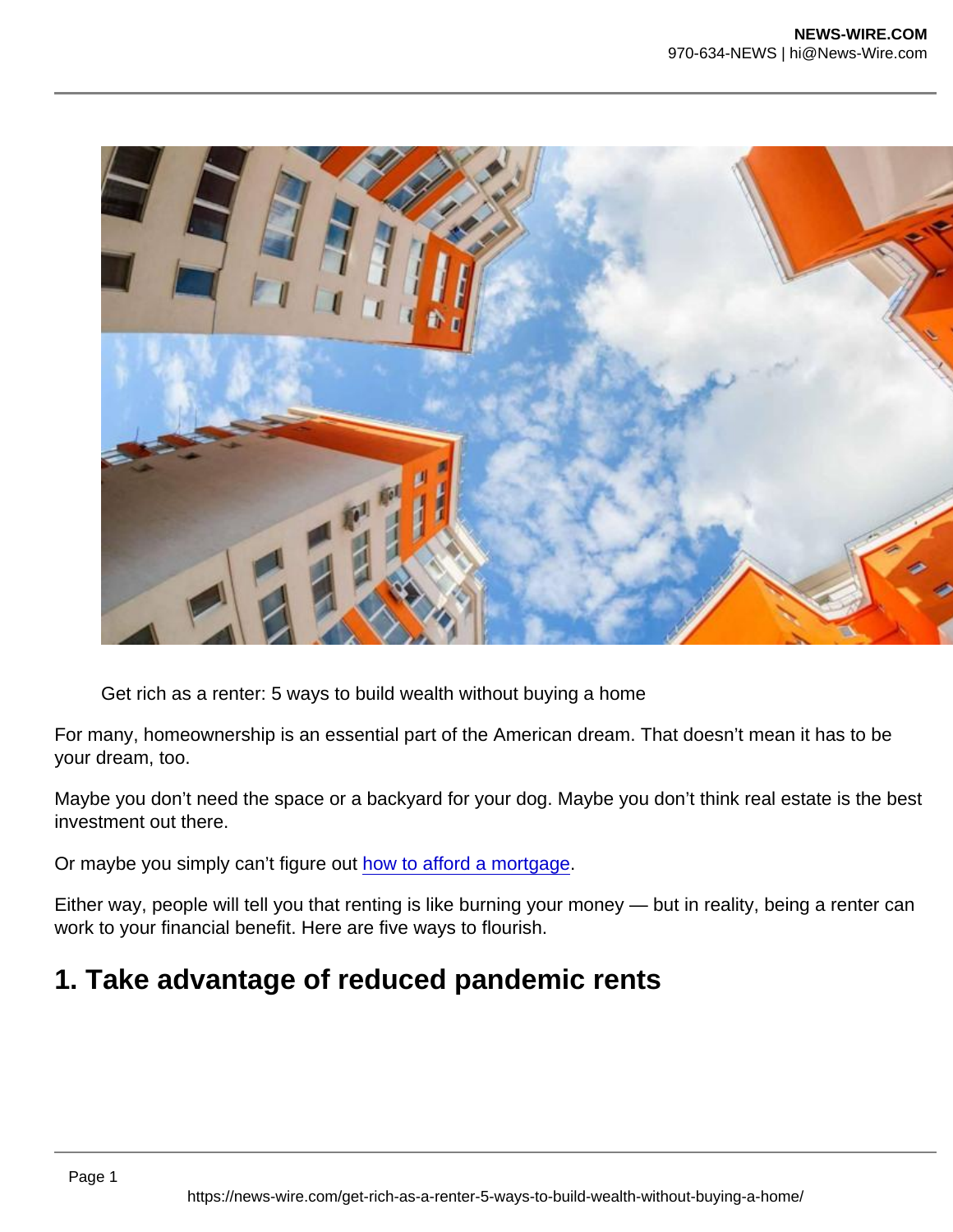#### Rawpixel.com / Shutterstock

At the onset of the pandemic, rent in expensive cities like New York and Seattle plummeted. While prices in most areas have recovered, they're likely below where they would have been without the crash.

Plus, real estate data site Apartment List says there are still five major cities where rents are below prepandemic levels: San Francisco, Oakland, San Jose, Minneapolis and Washington, D.C.

As a renter, you can use this to your advantage. Working from home is sure to be the norm for a while longer, and people are flocking to mid-size markets and smaller towns for more space.

If you want to keep renting in the city, now's the time to lock in a lease at a great price — you may even be able to negotiate with your current landlord for an even better rate.

## 2. Find better investments than homeownership

Many people assume that owning a home is a good investment, but that's not necessarily true.

A 2010 Federal Reserve [report](https://fraser.stlouisfed.org/title/business-review-federal-reserve-bank-philadelphia-5580/third-quarter-2010-557754/american-dream-american-obsession-522469) titled "American Dream or American Obsession?" showed that the actual rate of return on U.S. real estate between 1975 and 2009 was below 0%.

Meanwhile, the stock market's average annual return between 1975 and 2009 was 3.375%, after taxes and inflation, according to the Fed study.

Today, it's never been easier to put money into the market — [all you need is a smartphone app.](https://moneywise.com/investing/investing-basics/stash-vs-acorns-vs-robinhood-which-is-the-best-investing-app?utm_source=syn_oath_mon&utm_medium=D&utm_campaign=19297&utm_content=oath_mon_19297_all+you+need+is+a+smartphone+app)

### 3. Use the money you save to pay down debt

#### Africa Studio / Shutterstock

Owning a home involves a number of non-recoupable costs like mortgage insurance, homeowners insurance, interest and property taxes. And when something breaks down, you've got to fix it yourself instead of simply calling the landlord.

When you save all of the money as a renter, you could take it and put it toward consolidating your debt.

If you've been relying on your credit cards through the pandemic, you're probably piling up plenty of expensive interest by now. By dropping all your balances into a single [lower-interest debt consolidation](https://moneywise.com/borrowing/debt-consolidation-loans/take-a-break-from-your-debt-this-month?utm_source=syn_oath_mon&utm_medium=D&utm_campaign=19297&utm_content=oath_mon_19297_lower-interest+debt+consolidation+loan)  [loan,](https://moneywise.com/borrowing/debt-consolidation-loans/take-a-break-from-your-debt-this-month?utm_source=syn_oath_mon&utm_medium=D&utm_campaign=19297&utm_content=oath_mon_19297_lower-interest+debt+consolidation+loan) you can make your debt easier to manage and even pay it off sooner.

## 4. Invest in yourself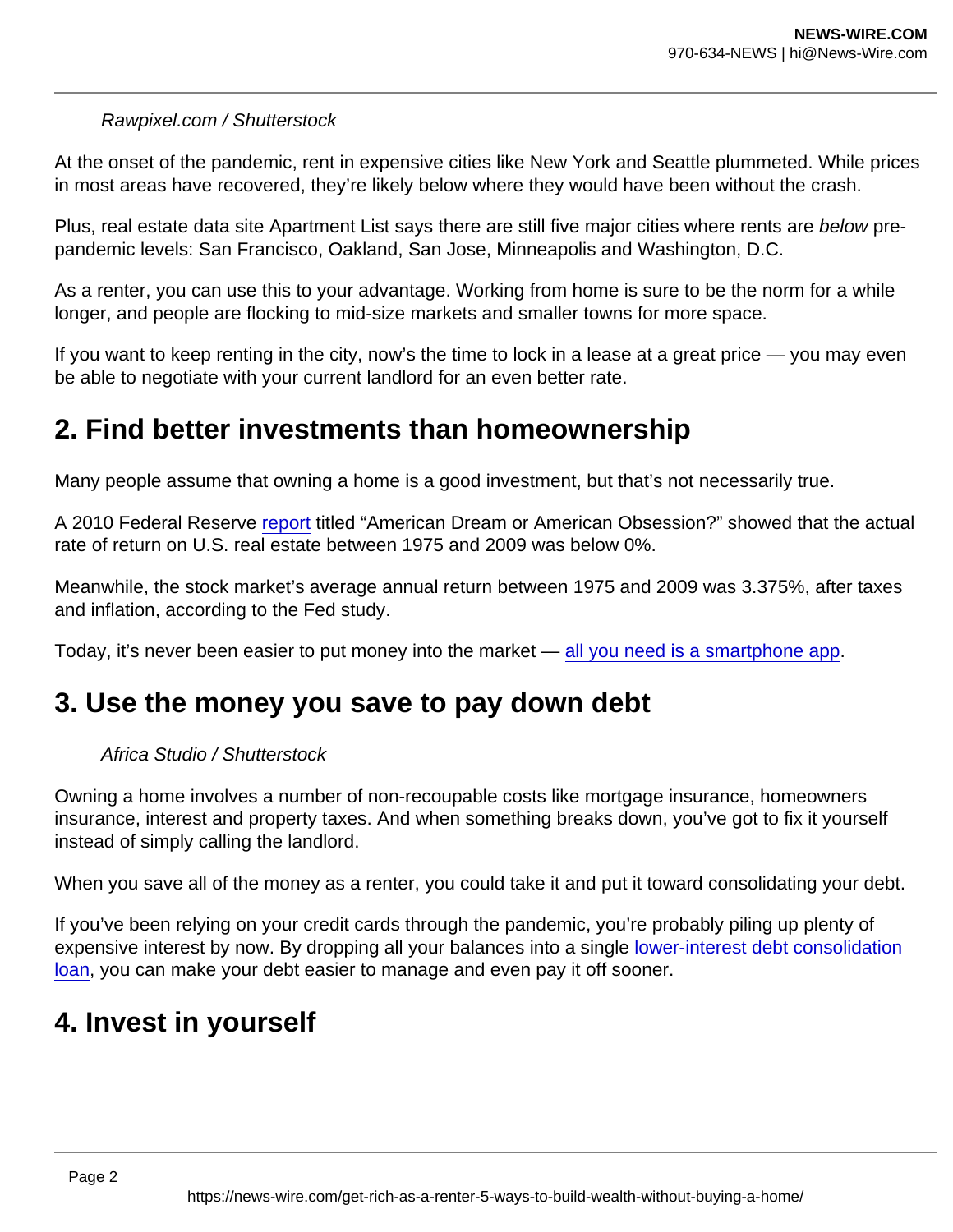It's never a bad idea to upgrade your marketable skills by going back to school.

If you haven't got all the funds upfront for a college program, taking out a student loan at a competitive rate can help make your dream come true without costing you all your savings.

But that assumes you're not already drowning in student loan debt from the first time you went to college. If that's your situation, you might want to explore [refinancing your student loans](https://moneywise.com/borrowing/student-loans/wish-you-could-get-rid-of-your-student-loans?utm_source=syn_oath_mon&utm_medium=D&utm_campaign=19297&utm_content=oath_mon_19297_refinancing+your+student+loans) to take advantage of today's record-low refi rates.

# 5. Shop around for deals

Blue Planet Studio / Shutterstock

The premise that owning is better than renting also assumes that homeownership is your No. 1 priority, without taking into account other goals you may have for spending your money or what you'd like to do with your life.

As a renter who doesn't have to worry about the costs of homeownership, you have more money for the things you really care about. Your standard of living will be higher overall.

If, for example, you like to shop online, you can download [a free browser extension](https://moneywise.com/life/shopping/shopping-online-find-better-deals?utm_source=syn_oath_mon&utm_medium=D&utm_campaign=19297&utm_content=oath_mon_19297_a+free+browser+extension) that will instantly find you the best deals and coupons.

## 'But owning a home is my dream'

Monkey Business Images / Shutterstock

If your heart is set on becoming a homeowner, you're not necessarily destined to become house-poor.

Just make sure you follow these tips to put yourself in the best financial position:

Get the lowest possible rate on your loan. The best way to save on your mortgage is to [comparison shop for the lowest mortgage rate](https://moneywise.com/mortgages/mortgages/mortgage-rates-have-never-been-cheaper?utm_source=syn_oath_mon&utm_medium=D&utm_campaign=19297&utm_content=oath_mon_19297_comparison+shop+for+the+lowest+mortgage+rate). Multiple studies have found that borrowers who review at least five rate offers save thousands of dollars over time, versus those who grab the first loan they see.